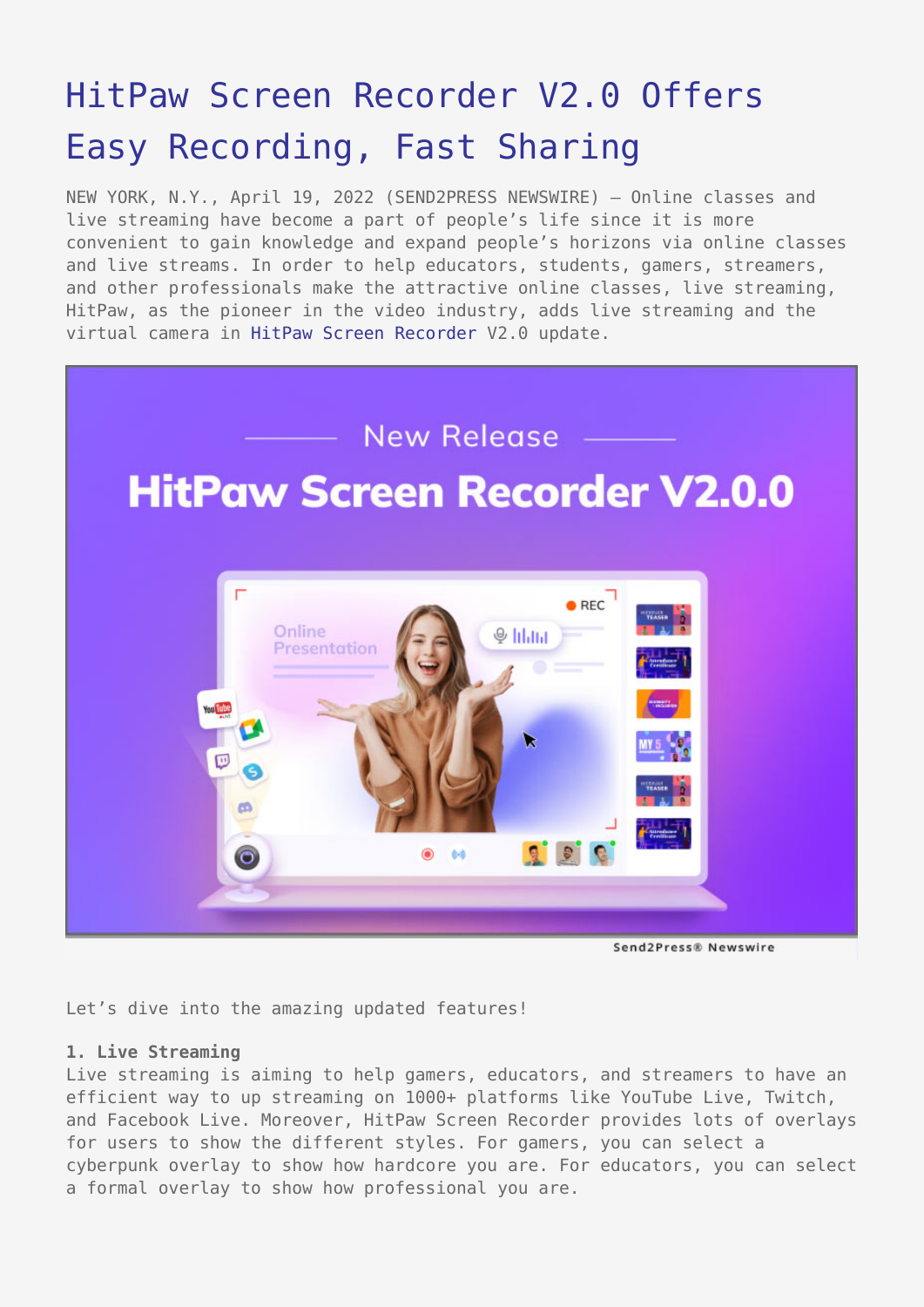### **2. Virtual Camera**

The virtual camera, as a powerful feature, can make online meetings, online classes, and live streaming more possible. Users can add the prerecorded videos to meetings and classes in case they have an emergency to handle. Furthermore, HitPaw Screen Recorder allows users to use their mobile devices like the camera, which provides convenience for people whose computer does not have a built-in camera.

#### **3. Interesting Elements**

There are tons of elements in the studio, including stickers, templates, and backgrounds. These elements are necessary can improve the interaction no matter in the live streaming or recorded video. Normally, streamers and influencers interact with the audience via bullet chat and comments, but stickers and backgrounds can be a better medium to interact with the audience.

#### **4. Optimized Other Items**

Apart from the features mentioned above, HitPaw Screen Recorder also adds and optimizes other items:

- Editing functions, including cut, crop, resize and rotate.
- Record history and screenshot history.
- Real-time sound display.

#### **Compatibility and Price:**

HitPaw Screen Recorder is now compatible with Windows 11/10/8/7(64-bit OS) and Mac OS. Its pricing starts from \$9.99 USD for a month plan.

For more price checking and information, you can visit: <https://www.hitpaw.com/purchase/buy-hitpaw-screen-recorder.html>

#### **About HitPaw:**

HitPaw is an emerging software company specialized in video editing, screen recording, watermark removing, image editing, photo enhancing meme-making, etc. We help users turn their inspiration into reality so that we can generate more ideas to make the world be full of more creativity.

To know more, you may visit <https://www.hitpaw.com/about.html> and [https://www.hitpaw.com/.](https://www.hitpaw.com/)

**Our Social Media:**

YouTube:<https://www.youtube.com/channel/UCQwRggaotgiMcPbiCOsJeBA>

Facebook: [https://www.facebook.com/HitPawofficial](https://www.facebook.com/hitpawofficial)

Twitter:<https://twitter.com/HitPawofficial>

Instagram: [https://www.instagram.com/HitPawofficial/](https://www.instagram.com/hitpawofficial/)